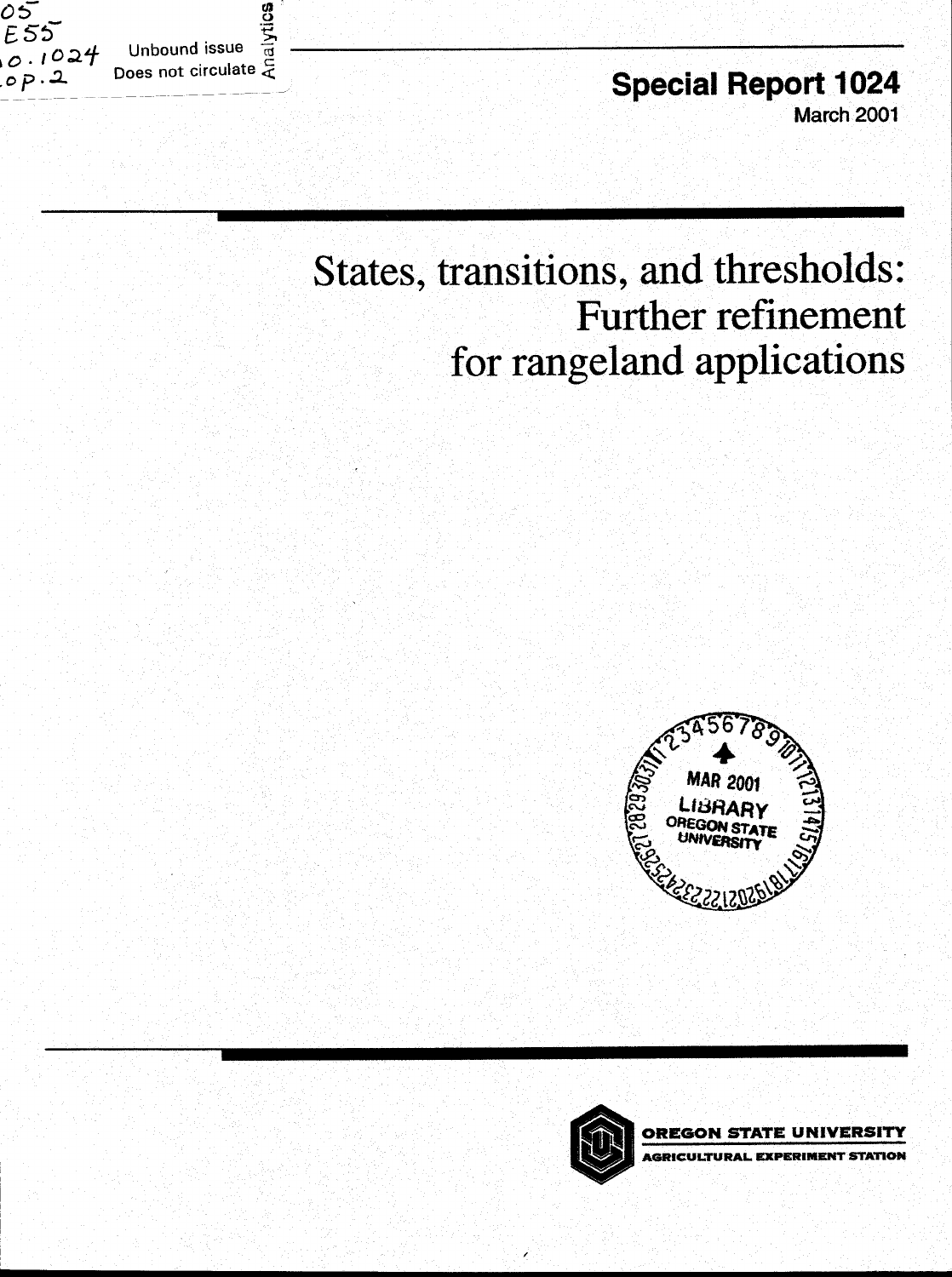# **For additional copies of this publication, write**

Department of Rangeland Resources Oregon State University 202 Strand Agriculture Hall Corvallis, OR 97331-2218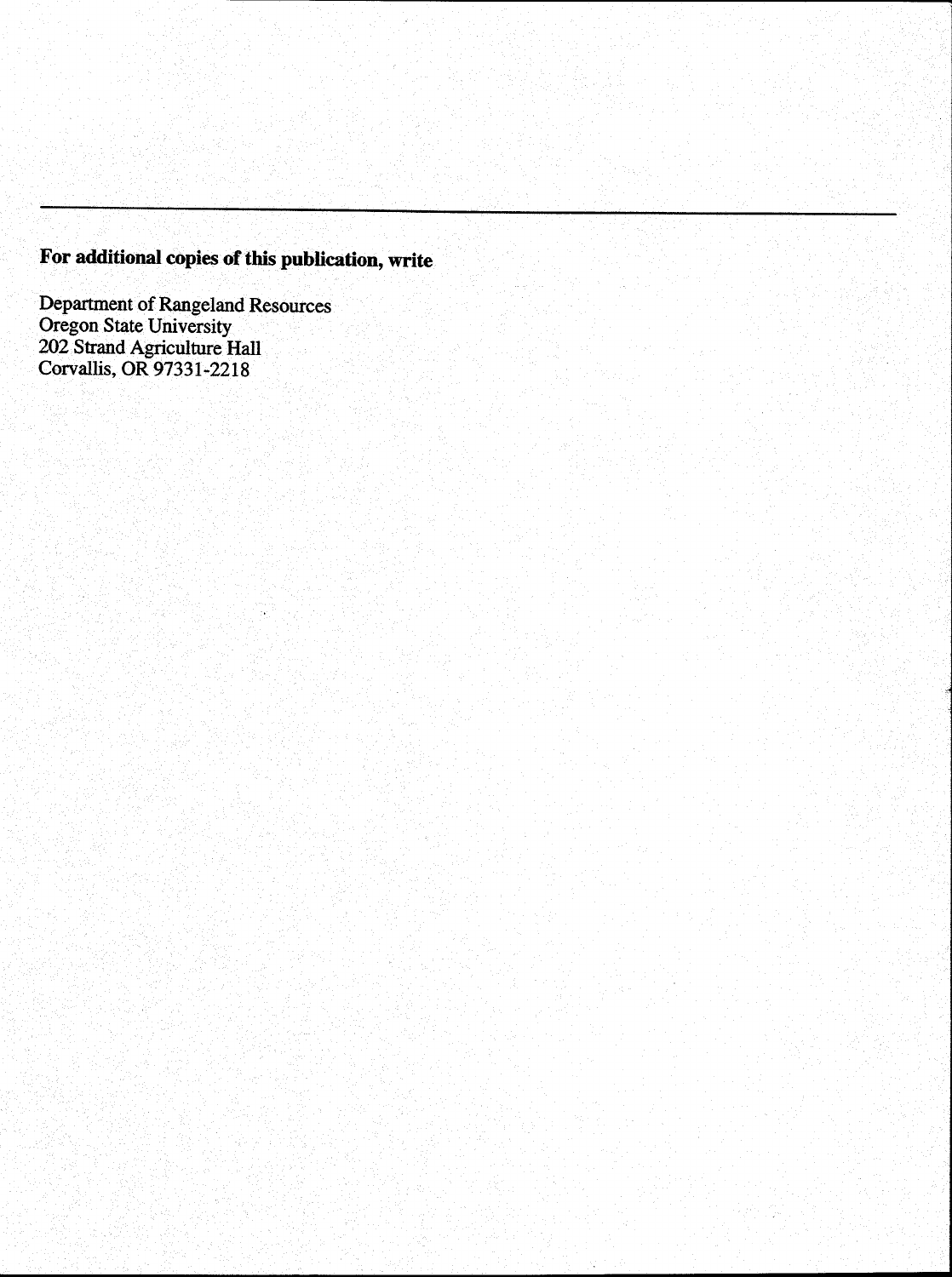# **States, transitions, and thresholds: Further refinement for rangeland applications**

*T.K. Stringham, assistant professor, and W.C. Krueger, professor, Department of Rangeland Resources, Oregon State University; P.L. Shaver, rangeland management specialist, U.S. Department of Agriculture, Natural Resources Conservation Service Grazing Land Technology Institute, Corvallis, Oregon.*

> Paul J. Mieman, graduate research assistant, contributed to the manuscript through early inputs to the literature review and discussion of concepts.

L.E. Eddleman, N.E. West, M. Westoby, W.A. Laycock, and G.L. Peacock provided insightful review.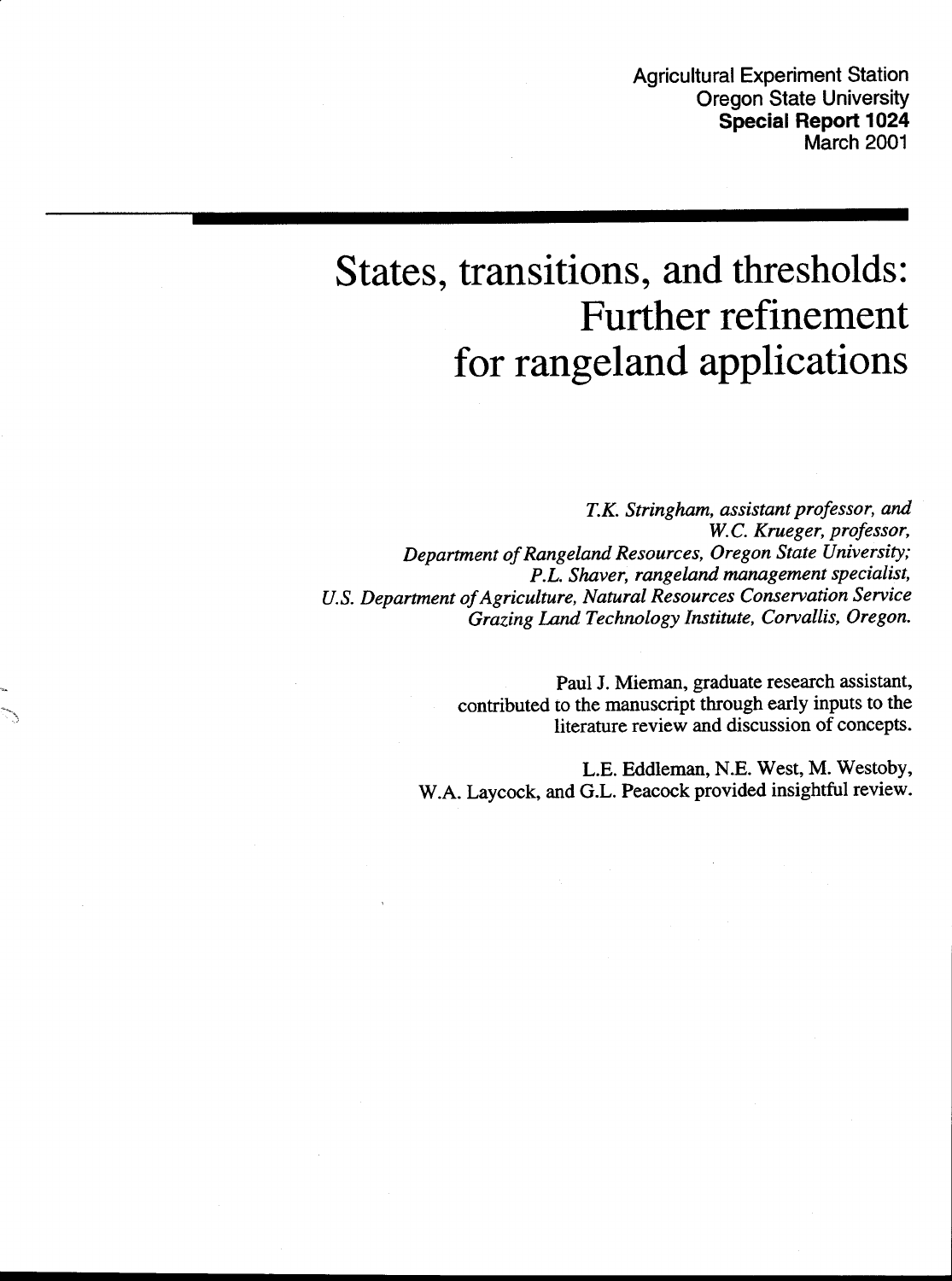# **States, transitions, and thresholds: Further refinement for rangeland applications**

T.K. Stringham, W.C. Krueger, and P.L. Shaver

#### **INTRODUCTION**

Applied ecology disciplines, such as range management, are necessarily organized around a response model based on theoretical supposition. Thus, the litmus test for an ecological process model is its ability to predict the consequences of natural disturbances and/or management activities with acceptable precision over timescales relevant to management. Traditional theories of plant succession leading to a single climax community have been found to be inadequate for understanding the complex successional pathways of semi-arid and arid rangeland ecosystems considering timescales important for making management adjustments (West 1979, Westoby 1980, Anderson 1986, Foran et al. 1986, Tausch et al. 1993). After 50 years of applying the quantitative climax model of Dyksterhuis (1949) to rangeland management its predictive capabilities have come under scrutiny. The inability of the model to incorporate multiple pathways of change has led some ecologists to abandon the model completely (Wilson 1984, Smith 1988). The recognition of this inadequacy has generated a search for an alternative theory that more correctly reflects the observed dynamics of rangeland ecosystems. As many scientists were questioning the validity of the climax model, Westoby et al. (1989) developed a foundational discussion and conceptual model based on non-equilibrium ecology. Numerous scientists have utilized these concepts as a basis for the development of conceptual models of vegetation dynamics which incorporate multiple successional pathways, multiple steady states, thresholds of change, and discontinuous and irreversible transitions (Archer 1989, Friedel 1991, Laycock 1991, Fuhlendorf et al. 1996, Stringham 1996, Rietkerk and Van de Koppel 1997, Davenport et al. 1998, Oliva et al. 1998, Petraitis and Latham 1999, Plant et al. 1999, West 1999, West and Young 2000, Stringham et al. *In press).* However, the ecological interpretation of Westoby's model has varied due to a lack of universally accepted definitions of the key concepts. The lack of consistency in defmitions has led to confusion and criticism indicating the need for further development and refinement of the theory and associated models (Iglesias and Kothmann 1997).

The USDA Natural Resources Conservation Service (NRCS) adopted the use of state-andtransition vegetation dynamics in describing rangeland ecological sites. The attempt to use this concept illustrated the inconsistency in the defmitions and concepts. NRCS recognizes the need for consistency in the application of the concepts (USDA 1997). In order for management to utilize the non-equilibrium ecological model the definitions of model objects must be succinctly stated and validated.

#### **BACKGROUND**

Westoby et al. (1989) was the first to apply the use of state-and-transition terminology to non-equilibrium theory for the purpose of producing a management focused model that describes vegetation dynamics in a non-linear framework as an alternative to the linear continuum process incorporated in the quantitative climax model. The authors defined a state as an alternative, persistent vegetation community that is not simply reversible in the linear successional framework. We interpret Westoby's transitions as pathways between states with the characteristic

 $\mathbf{1}$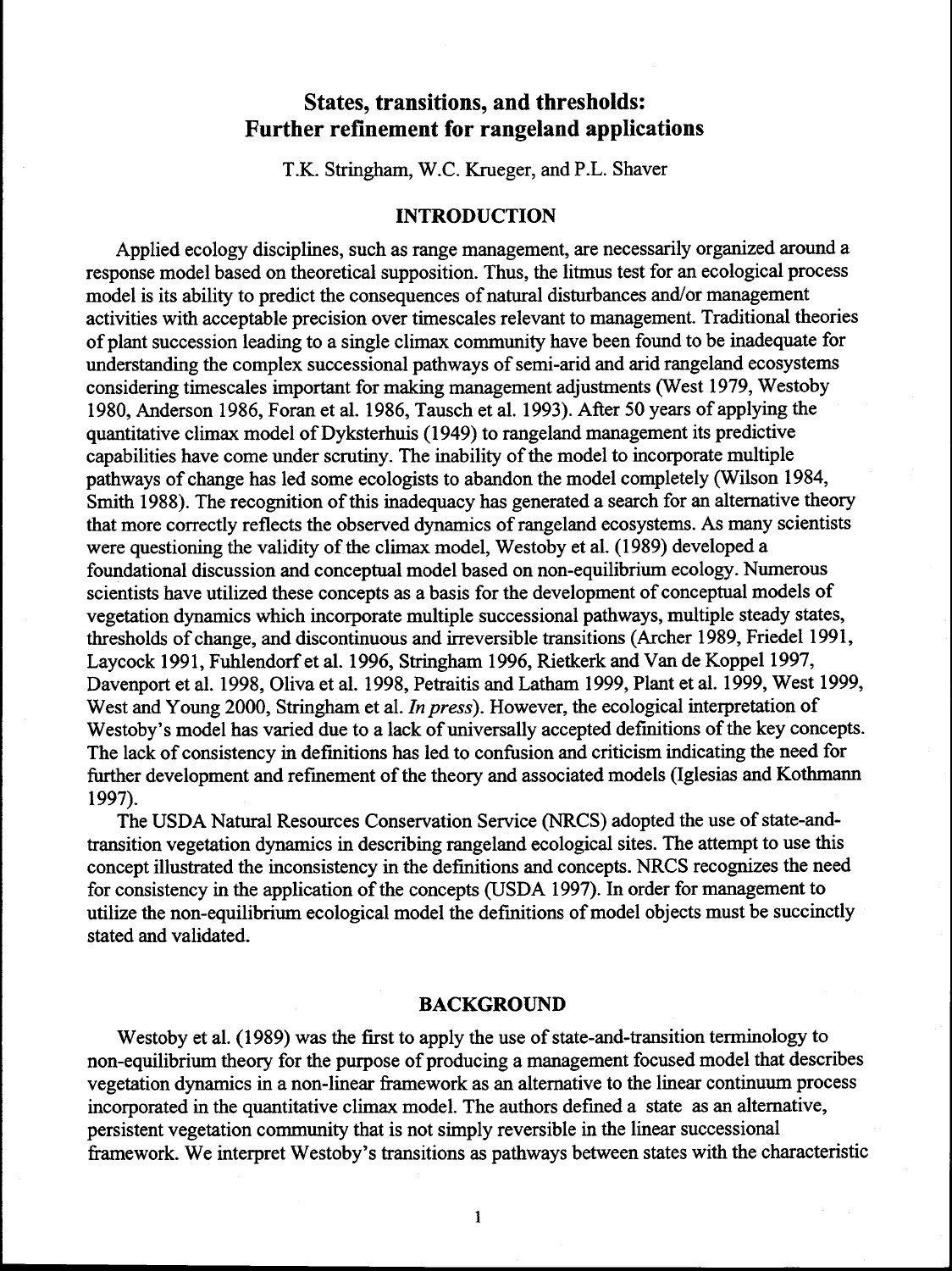of the transition being either transient or persisting. Transitions between states are often triggered by multiple disturbances including natural events (e.g., climatic events or fire) and/or management actions (grazing, farming, burning, etc.). Transitions may occur quickly, as in the case of catastrophic events like fire or flood or slowly over an extended period of time as in the case of a gradual shift in weather patterns or repeated stresses like frequent fire. Regardless of the rate of change the system does not stabilize until the transition is complete.

Quantitative approaches to ecological thresholds have been presented by May (1977), Wissel (1984) and Rietkerk and van de Koppel (1997). Archer (1989) introduced the qualitative concept of a transitional threshold. He modeled the expansion of a woodland community into a grassland domain using a transitional threshold as the boundary between the respective grassland and shrub domains. Whisenant (1999) proposed a stepwise model of degradation, similar to Archer's, which incorporates two transition thresholds, the first being controlled by biotic interactions and the second by abiotic limitations. The concept of a transitional threshold as used by both Archer and Whisenant is similar to the persistent transition as the successional processes shift from grass controlled to shrub controlled, however, in Whisenant's (1999) model the focus is on ecological processes not vegetative groups. Friedel (1991) focused on the concept of thresholds of environmental change **between** domains of relative stability. She defined a threshold as a boundary in space and time between two domains or states, which is not reversible on a practical time scale without substantial inputs of energy. As defined, Friedel s thresholds mirror Westoby et al. s (1989) defmition of persistent or irreversible transitions. However, the use of thresholds in current state-and-transition models has not been consistent nor clear on whether thresholds exist between all states or only a subset of states.

Conceptual models, based on these ideas, have incorporated states and transitions but not always thresholds. As a result, there have been both a broad interpretation of states, more or less separated by thresholds, and a narrow interpretation of states that approximate seral stages or phases of vegetation development. Broadly applied, states are climate/soil/vegetation domains that encompass a large amount of variation in species composition. Specifically a grassland state would include many seral stages of the overall grassland community. These seral stages are within the amplitude of natural variability characteristic of the state and represent responses to disturbances that do not force a threshold breach. Westoby et al. (1989), Archer (1989), and Archer and Smeins (1991) provided examples of this broad defmition of state where domination of successional processes determine the boundary of the state (e.g. grass controlled succession versus shrub controlled succession). Figure 1, derived from the Society for Range Management, Task Group on Unity in Concepts and Terminology (1995) depicts the broad application of states with multiple vegetative stages diagrammed within one state. Whisenant (1999) de-emphasized the species component of the ecosystem within his model, focusing instead on the functional integrity and transition limitations of the site for determining state boundaries. In the broad defmition of state the natural variability characteristic of plant communities within a site is the result of, and contributes to, the current functional integrity of the site's primary ecological processes.

The narrower interpretation of state allows for far less variation in plant community composition. States are typically depicted as seral stages or phases of vegetation development. In the narrow application of the model a state change does not necessarily represent a movement across a threshold as envisioned by Friedel (1991). Figure 2 is a representation of the specific application as adapted from West (1999). Boxes represent states and arrows indicate the transitions between states. Note that many of the transitions are reversible, however, the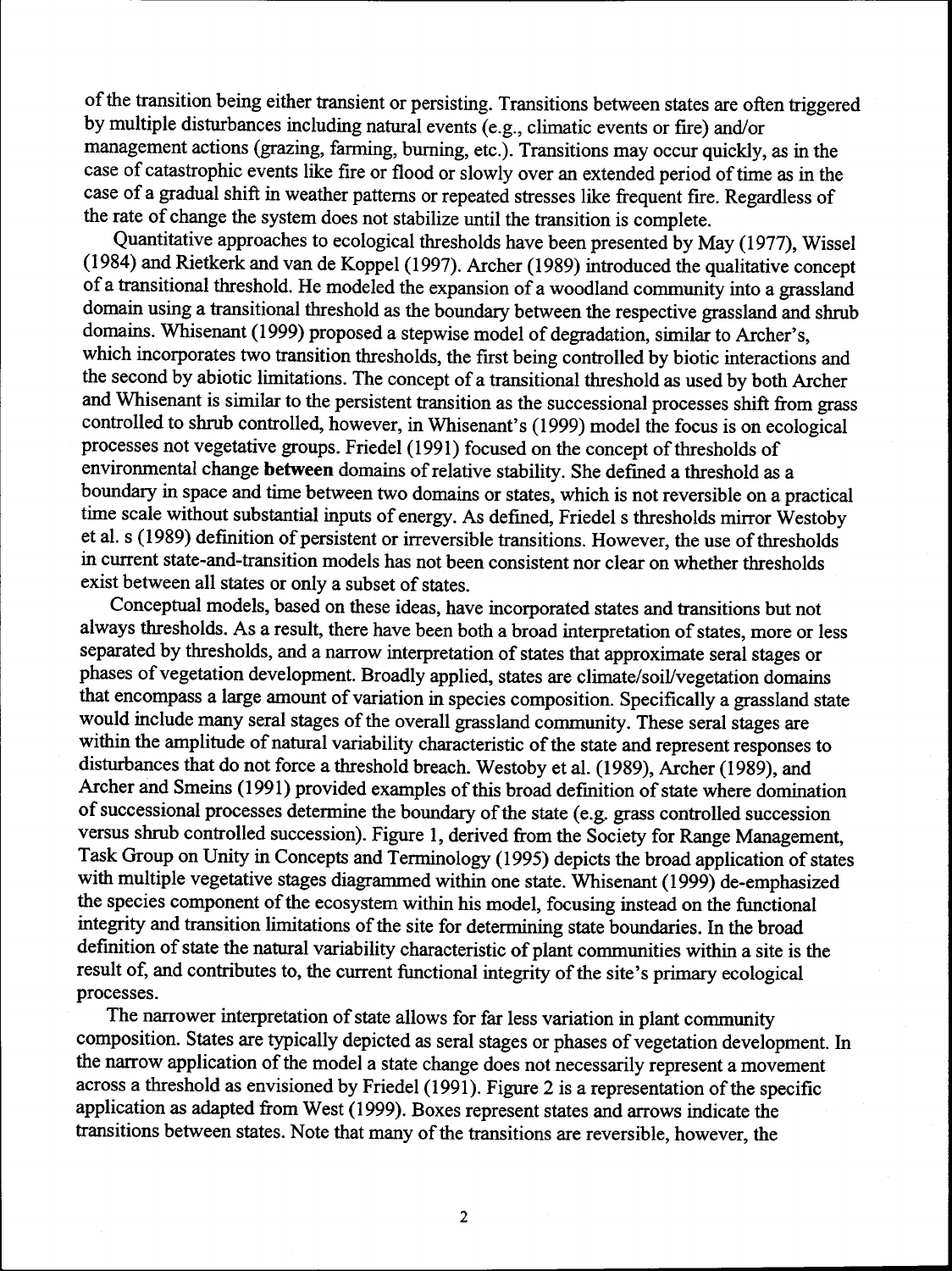threshold indicates a persistent transition. Other examples of specific applications of states are presented by Weixelman et al. (1997), Oliva et al. (1998), Allen-Diaz and Bartolome (1998), West (1999), and West and Young (2000). The specific approach to state-and-transition modeling may be the reason for statements that such models are structurally similar to traditional linear climax-seral stage models. The significant difference being the description of communities as discrete entities as opposed to the continuum concept of the quantitative climax model (Iglesias and Kothmann 1997).

## **ECOLOGICAL RESISTANCE AND RESILIENCE**

The concept of stability as defmed by the resistance and resilience of plant communities have been discussed in the literature for sometime and offer important insights for state-and-transition models (Margalef 1969, Verhoff and Smith 1971, Holling 1973, May 1977, Nov-Meir and Walker 1986). Resistance is defined as the ability of the system to remain the same while external conditions change whereas resilience is the ability of the system to recover after it has changed. Thus, fully functioning ecosystems are both resistant to change and resilient or able to self recover from external disturbances, thereby maintaining stability while allowing for fluctuating combinations of plant species over time. States, by defmition are relatively stable (Westoby et al. 1989), therefore it follows that a state change is only possible when a threshold is crossed. Accepting this concept points out the confusion that is apparent in the current attempts to produce state-and-transition models. The specific or narrow approach has produced models, which depict state changes occurring without having crossed a threshold. Often such changes are diagrammed as reversible and perhaps occur without the input of management resources (Figure 2). Rather than consider these vegetation dynamics as state changes it is more consistent with ecological thought to consider them as phase shifts or plant community dynamics within a state. Therefore, within a state there exists the potential for a large variation in species composition, which is merely a reflection of plant community dynamics. A state change, on the other hand, requires a shift across a boundary or threshold, defmed by a change in the integrity of the site's primary ecological processes, resulting in a different potential set of plant communities.

### **RANGELAND ECOLOGICAL PROCESSES**

Ecological processes functioning within a normal range of variation will support a suite of specific plant communities. The important primary processes are (1) hydrology (the capture, storage, and redistribution of precipitation); (2) energy capture (conversion of sunlight to plant and animal matter); and (3) nutrient cycling (the cycle of nutrients through the physical and biotic components of the environment (Pellant et al. 2000, Whisenant 1999). Pellant et al. (2000) defines the functioning of an ecosystem by "the degree to which the integrity of the soil, vegetation, water, and air, as well as the ecological processes of the rangeland ecosystem, are balanced and sustained". Integrity is defmed as the "maintenance of the functional attributes characteristic of a locale, including normal variability" (Pellant et al. 2000). Degradation of an ecosystem occurs when the integrity of the system is damaged or lost. Maintenance of a functional site or repair of a damaged site requires management focused on soil stability, nutrient cycling, and the capture, storage and safe release of precipitation. Vegetation goals should be based on the concept of vegetation as a tool for maintaining or repairing damaged ecological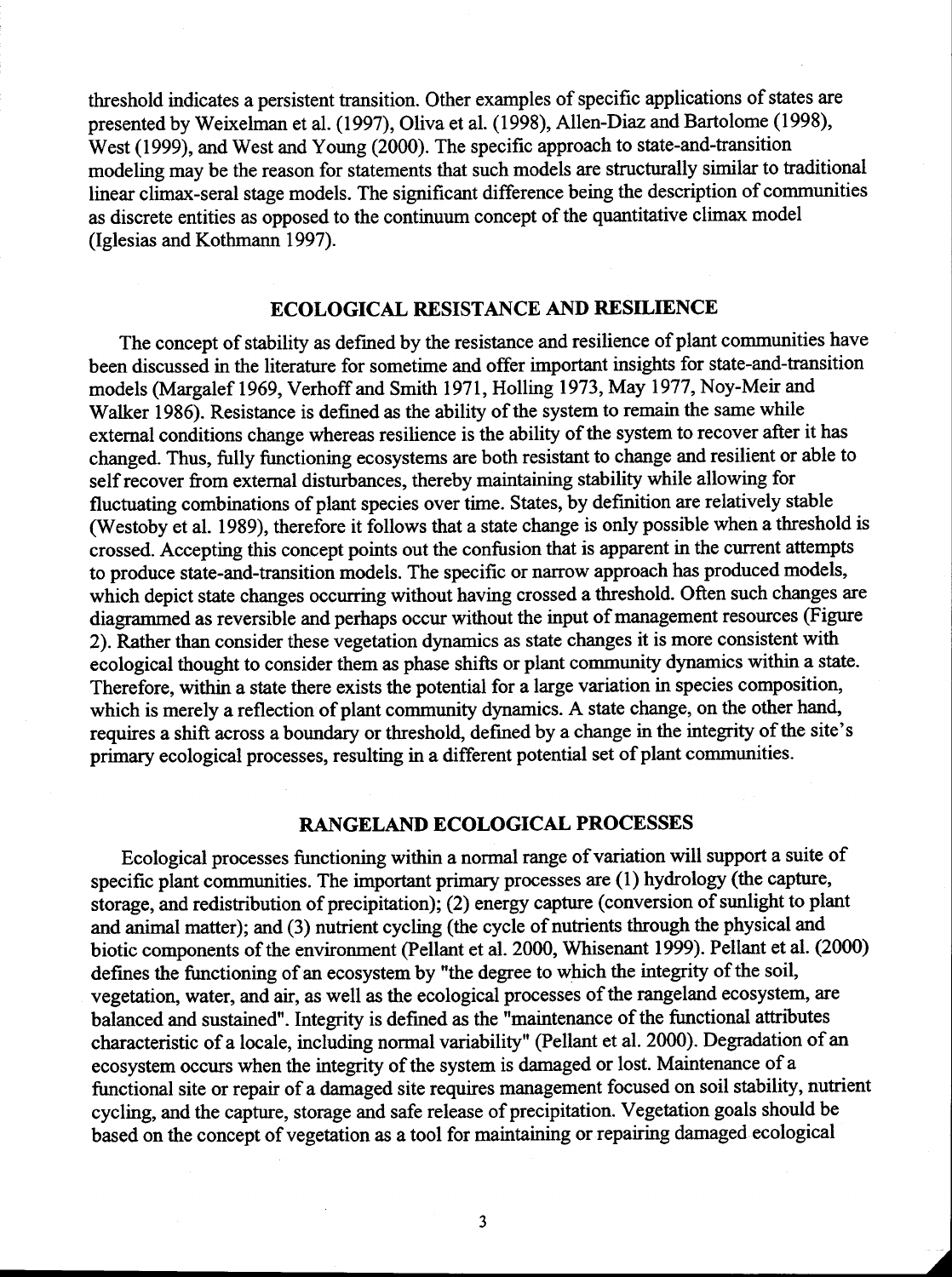processes rather than predefined species groups. Monitoring of species groups may be a mechanism for evaluating or detecting change in the site's ecological processes.

#### **CLARIFICATION OF THE CONCEPTS AND DEFINITIONS**

#### **Spatial Scale**

Ecosystems are difficult to defme or delimit in space and time. Hierarchy theory, as applied to ecological systems, suggests several levels of organization exist, i.e., organisms, populations, communities, ecosystems, landscapes (Archer and Smeins 1991). Each level of organization encompasses one or more of the primary ecological processes that are operating at specific spatial and temporal scales. Although landscape scale management may be the goal, our current understanding of organization function declines with increasing spatial and temporal scale.

The ecological site concept has long been utilized as an organization level that provides an appropriate spatial scale for inventory, evaluation, and management of rangelands. Organisms, populations, and communities exist within this spatial scale and interact with one another through the flow of water and energy, and the cycling of nutrients. An ecological site has evolved a kind of characteristic plant community such as cool season shrub-grass or warm season grassland. Within an ecological site numerous expressions of the various developmental stages of the characteristic plant community can occur. The concept and definition of an ecological site fits the large-scale interpretation of the state-and-transition model. We defme the ecological site as the minimum scale for definition of a state.

#### **Temporal Scale**

The definition of threshold as presented by Friedel (1991) indicates that once a threshold has been breached return to the previous state is precluded within a time frame relevant to management, without substantial inputs of energy. Ecological management models should focus on the time required to repair damaged ecological processes not on a time scale predicated by management. Careful consideration of the threshold concept negates the need for including management timescales in the defmition of ecological thresholds *as* these thresholds represent a permanent change in the function of the state. Thus, restating the threshold definition, independent of management timescales, results in the conclusion that once a threshold has been violated return to the prior state is precluded without substantial inputs of energy. Therefore, under the current climatic conditions and without substantial inputs of energy, state changes are permanent. The temporal scale is defined by the permanence of the current climate regime.

#### **State**

A state is a recognizable, resistant and resilient complex of two components, the soil base and the vegetation structure. The vegetation and soil components are necessarily connected through integrated ecological processes that interact to produce a sustained equilibrium that is expressed by a specific suite of vegetative communities.

## **Soil Base and Vegetation Structure**

The base of any rangeland ecosystem is the soil resource that has developed through time from a specific parent material, climate, landscape position, and interaction with soil and terrestrial biota. These factors are the primary determinants of the ecological site's capability. The integrity of the soil resource, as reflected by site hydrology and nutrient cycling, is directly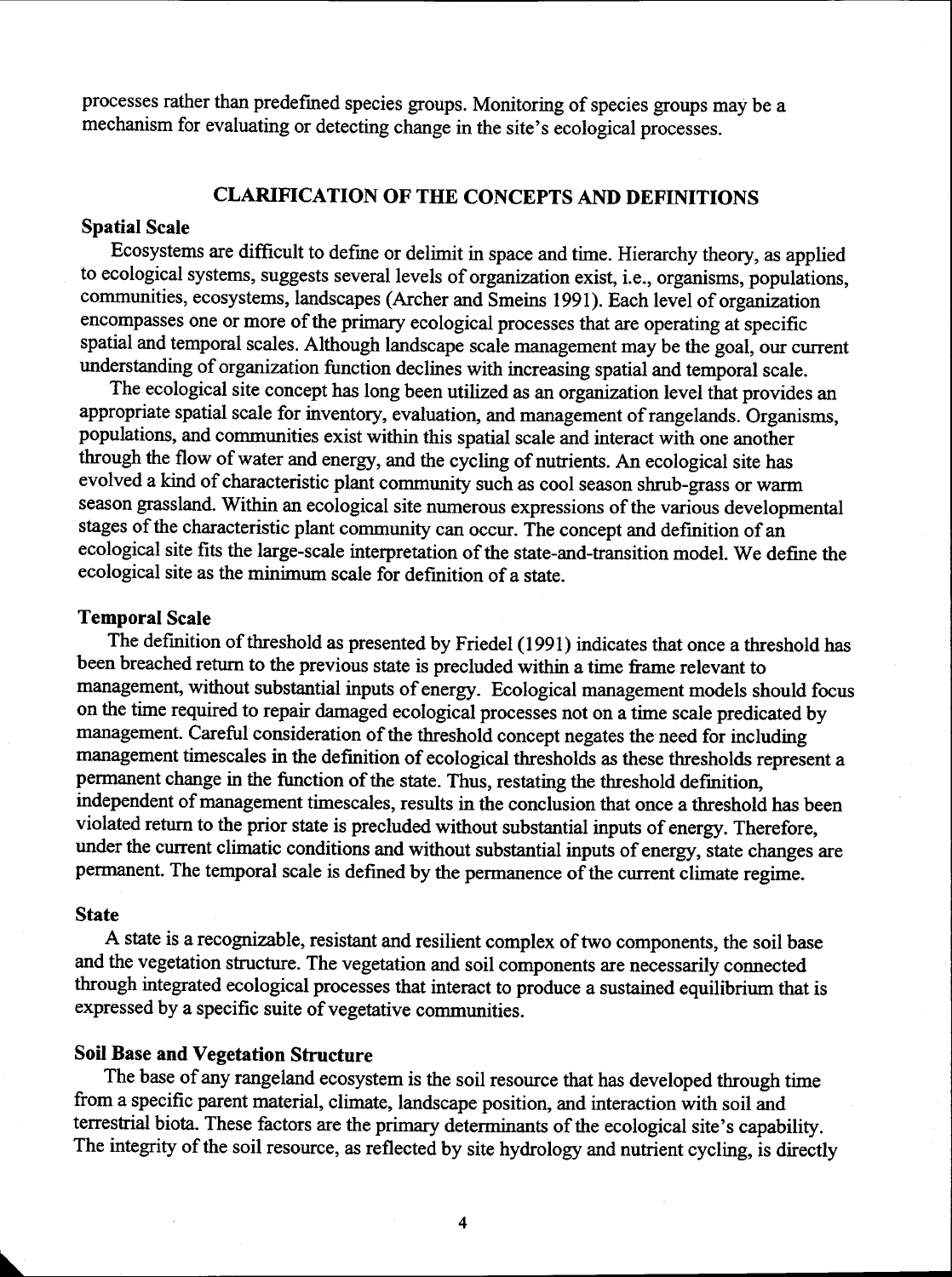connected to the composition and energy capture process of the above-ground vegetative component. The interaction between the soil resource and the associated vegetative community determines the functional status of the state's ecological processes.

- Soil Base: a component that results from the interaction of climate, abiotic soil characteristics, soil biota and topography that determines the hydrologic characteristic and biotic potential of the system.
- Vegetation Structure: a component resulting from above ground communities of living organisms, whose vital attributes (Noble and Slatyer 1980) competitively capture and utilize the system's available energy, water, nutrients, and space.

The interaction between the structural attributes of soil and the vegetative communities, through the processes of energy capture, hydrology and nutrient cycling defines the resilience and resistance of the state.

#### **Resilience and Resistance**

The stability of a state is defmed above in terms of resilience and resistance. Resilience focuses on how far a system can be displaced from equilibrium before return to equilibrium is precluded. The emphasis is placed on the persistence of relationships as they affect the systems ability to adapt to change (Walker et al. 1981), therefore, resilience relates to the functioning of the system's ecological processes. Resistance indicates the ability of a system to remain at or near its equilibrium condition by maintaining control of its ecological processes. Thus, the strength of this control determines a system's inherent resistance to change. Consequently, under an existing climate, stability of a state is a function of the combination of its inherent resilience and resistance.

#### **Thresholds and Transitions**

Thresholds are points in space and time at which one or more of the primary ecological processes responsible for maintaining the sustained equilibrium of the state degrades beyond the point of self-repair. These processes must be actively restored before the return to the previous state is possible. In the absence of active restoration a new state, which supports a different suite of plant communities and a new threshold, is formed

• Thresholds: boundary in space and time between any and all states, or along irreversible transitions, such that one or more of the primary ecological processes has been irreversibly changed and must be actively restored before return to a previous state is possible.

Transitions are trajectories of change that are precipitated by natural events and/or management actions which degrade the integrity of one or more of the states primary ecological processes. Transitions are often composed of two separate properties that are defmed by the state threshold. The first property is reversibility and it occurs within the state. The second property is irreversibility and it occurs once a threshold has been breached. Transitions are vectors of system change that will lead to a new state without management intervention. The primary difference between the reversible and irreversible property of a transition is the degree of action required to reverse the trajectory direction.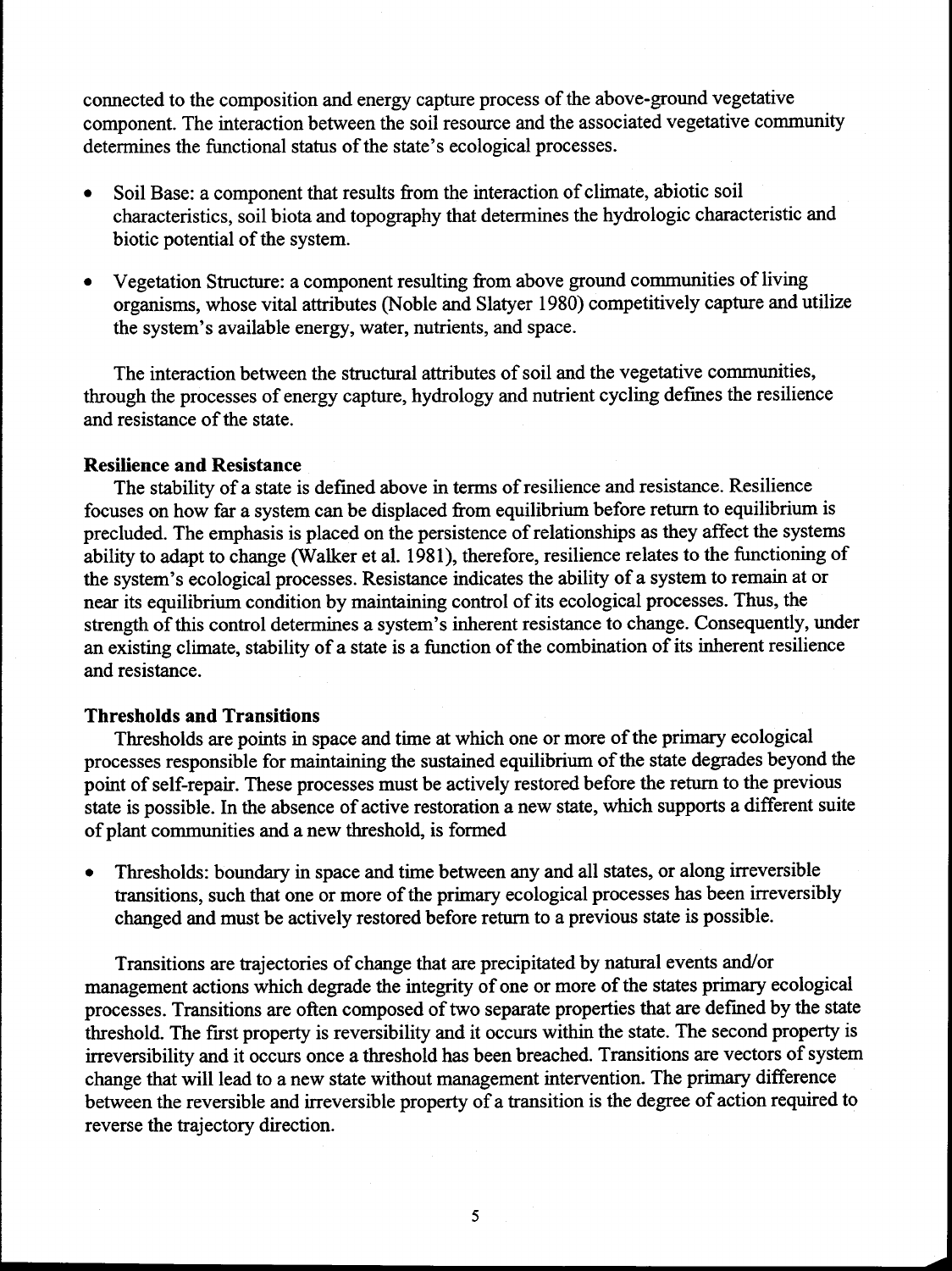- Transition: a trajectory of system change triggered by natural events, management actions, or both that will not come to rest until a new equilibrium is established.
	- Reversible Property of the Transition: trajectory of change that occurs within a state and indicates the system is moving toward a threshold. Reversal requires management action. Maintenance of the state requires vegetation management practices such as prescribed grazing and prescribed burning for vegetation maintenance. Facilitating practices such as fencing and water development may be needed in the application of the vegetation management practices (USDA 1997).
	- Irreversible Property of the Transition: trajectory of change that occurs after a threshold has been breached. Arrest or reversal of degradation will not occur without significant inputs of management resources and energy. Restoration requires application of accelerating practices such as brush management, erosion control and seeding (USDA 1997).

#### **MODEL STRUCTURE**

The conceptual model, illustrating the above definitions, is represented in Figures 3 and 4. The model accommodates both the quantitative climax approach and the narrow application of the non-equilibrium approach to states and transitions (Figure 5). States are diagrammed *as* the large boxes and are bordered by thresholds. Thresholds are the boundaries of any and all states. For a state change to occur a threshold must be breached. The small boxes within the state are referred to as plant community phases or seral stages and are joined by community pathways that flow in both directions. Transitions are reserved for a trajectory of change with the dashed line inside the state indicating the portion of the transition that is reversible with minimal input from management. Figure 4 illustrates the process of a state change. Once the threshold is crossed the state has lost control of its primary ecological processes and will transition to a new equilibrium with a different ecological capability. The entire trajectory from a vegetation phase in State 1, across the threshold to the formation of State 2 is considered a transition and represents a degradation of ecological capability. The portion of the transition contained within the boundary of State 1 is reversible with minimal input from management, however, once the trajectory crosses the threshold it is not reversible without active restoration including substantial energy input. Additional thresholds may occur while the system is in transition, changing the direction of the trajectory away from State 2 towards State 3 (Figure 4). State-and-transition modeling efforts indicate the first threshold is forced by a change in the biotic component of the system whereas additional thresholds would involve changes in the soil resource (Westoby et al. 1989, Milton et al. 1994, and Whisenant 1999).

Plant community phase changes within states, in addition to transitions of change, thresholds and multiple stable states are illustrated in Figure 5. The management and natural mechanisms responsible for community phase shifts and transition initiation must be defined in terms of ecological processes and included in the model description. For example, prolonged drought or overgrazing leads to a reduction in the perennial herbaceous understory. The decrease in perennial understory leads to a decrease in total energy capture and nutrient cycling. In addition, the plant community's ability to protect the soil from raindrop impact and potential soil erosion declines. The mechanism (or mechanisms) of disturbance have led to a change in the three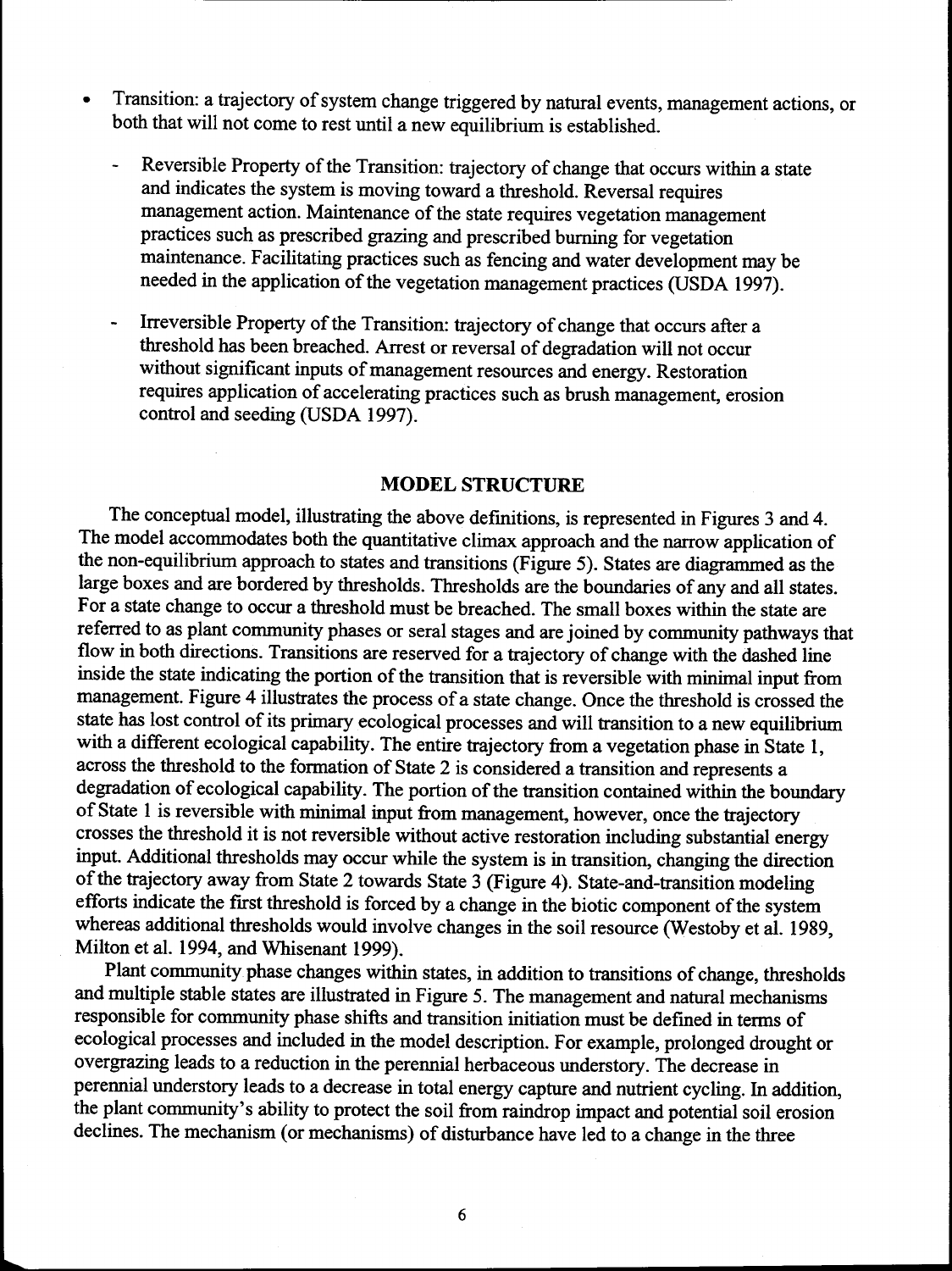primary ecological processes and a phase shift as diagrammed by community phase pathway P1 (Figure 5). In the case of prolonged drought return to the late seral sagebrush steppe phase would gradually occur with a return to a normal or above normal precipitation period (P2). Increased available moisture leads to an increase in biomass of the herbaceous understory that translates into an increase in energy capture, nutrient cycling and an improvement in soil protection and site hydrology. The degradation mechanism of overgrazing would need to be addressed through grazing management with the goal of ecological process improvement. Continued overgrazing would further decrease the vigor of the native herbaceous understory and further impact the community's ability to maintain control of the primary ecological processes. As the vigor of the native herbaceous community declines, the site is opened up for invasion by annual species. The transition from State 1 towards State 2 has begun and will continue without the application of prescribed grazing along with facilitating practices (Tla). At the point in time where annuals dominate the herbaceous understory and fire frequency intensifies, the state has crossed a threshold and is transitioning to a new state (T1b). During this transition phase the plant community may still retain a minor component of sagebrush; however, this is not representative of a stable state and with increased fire frequency the brush will be eliminated and the new equilibrium state formed. The new state is defined as a *Bromus tectorum* (cheatgrass) and/or *Taeniatherum asperum* (medusahead) dominated community with a fire frequency interval of 2 to 3 years. Energy capture has declined and the time period for energy capture has been reduced. Nutrient cycling in both the vertical and horizontal plane has decreased with the shift to a shallow rooted, primarily monoculture community. The hydrology of the site will be impacted through a reduction in the amount of organic material being added to the soil and an increase in the potential for damage to soil surface structure from raindrop impact. Return to State 1 may be impossible even with the use of accelerated management practices. In some cases, accelerated practices may be used to create State 3.

Although many scientists have recognized the short-comings of the quantitative climax model developed by Dyksterhuis (1949) there are ecosystems, generally of more mesic climates, where the linear model is appropriate. It is important to realize that any modeling approach is a best-fit solution, not a perfect-fit solution. Therefore, the retrogression-succession continuum can be modeled within the states to depict the situation where plant community phases do respond linearly. However, it is also possible for linear response mechanisms to be pushed past an ecological threshold, resulting in a state change.

#### **CONCLUSIONS**

Definitions and model concepts as discussed in this paper are being adopted by the USDA Natural Resources Conservation Service as the standard for describing vegetation dynamics in rangeland ecological site descriptions. State-and-transition models hold great potential to aid in understanding rangeland ecosystems' response to natural and/or management-induced disturbances by providing a framework for organizing understanding of potential ecosystem dynamics. Many state-and-transition model applications are available in the literature, although the scale of interpretation of the concepts has varied. We have attempted to review and clarify a large amount of information into a proposed conceptual model of state/transition/threshold relationships that are determined by the resilience and resistance of the systems' primary ecological processes. Most of the components presented are not new; however, the proposed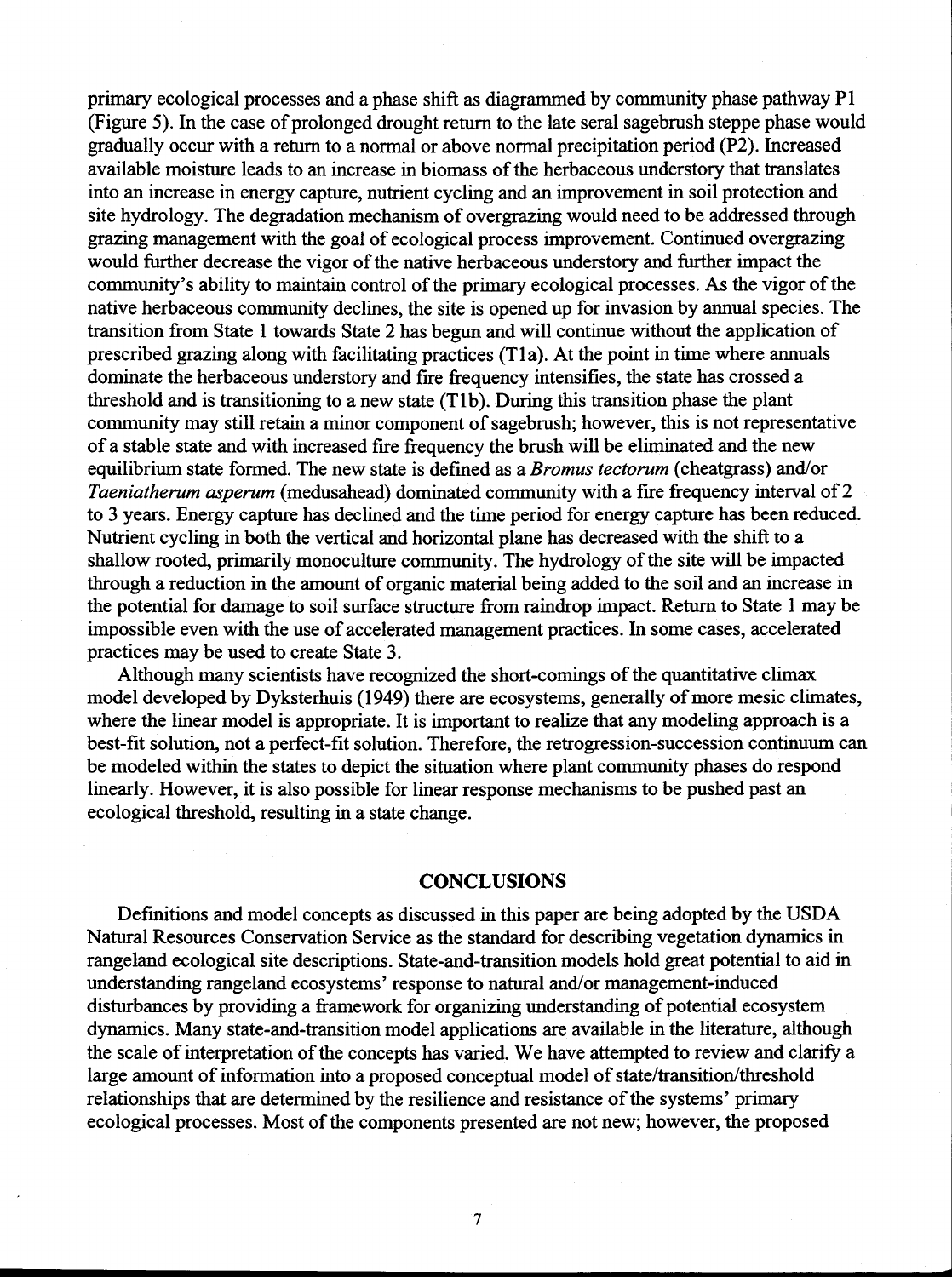model attempts to clarify the definitions and concepts and to link them together into a processbased model for management and research. The management and natural mechanisms responsible for community phase shifts and transition initiation must be included in the model description. The description of these mechanisms should contain information on their impact on the primary ecological processes and the resulting change in the biotic community and system function. Further research is needed to identify indicators of change for ecological processes that will allow management to intervene prior to a threshold change. Once a threshold has been crossed, the focus of management should be on restoration of the damaged ecological processes, not on reestablishing a specific plant community. Although this conceptual model suggests that the ecological site is the minimum scale associated with a state, understanding ecological processes at the landscape scale should be the target. This model contains the flexibility to accommodate landscape level dynamics; however, further research is needed to clarify the ecological relationships occurring at that scale. This effort is not viewed as completed, but rather as another step in the process to further develop understanding of rangeland ecosystems.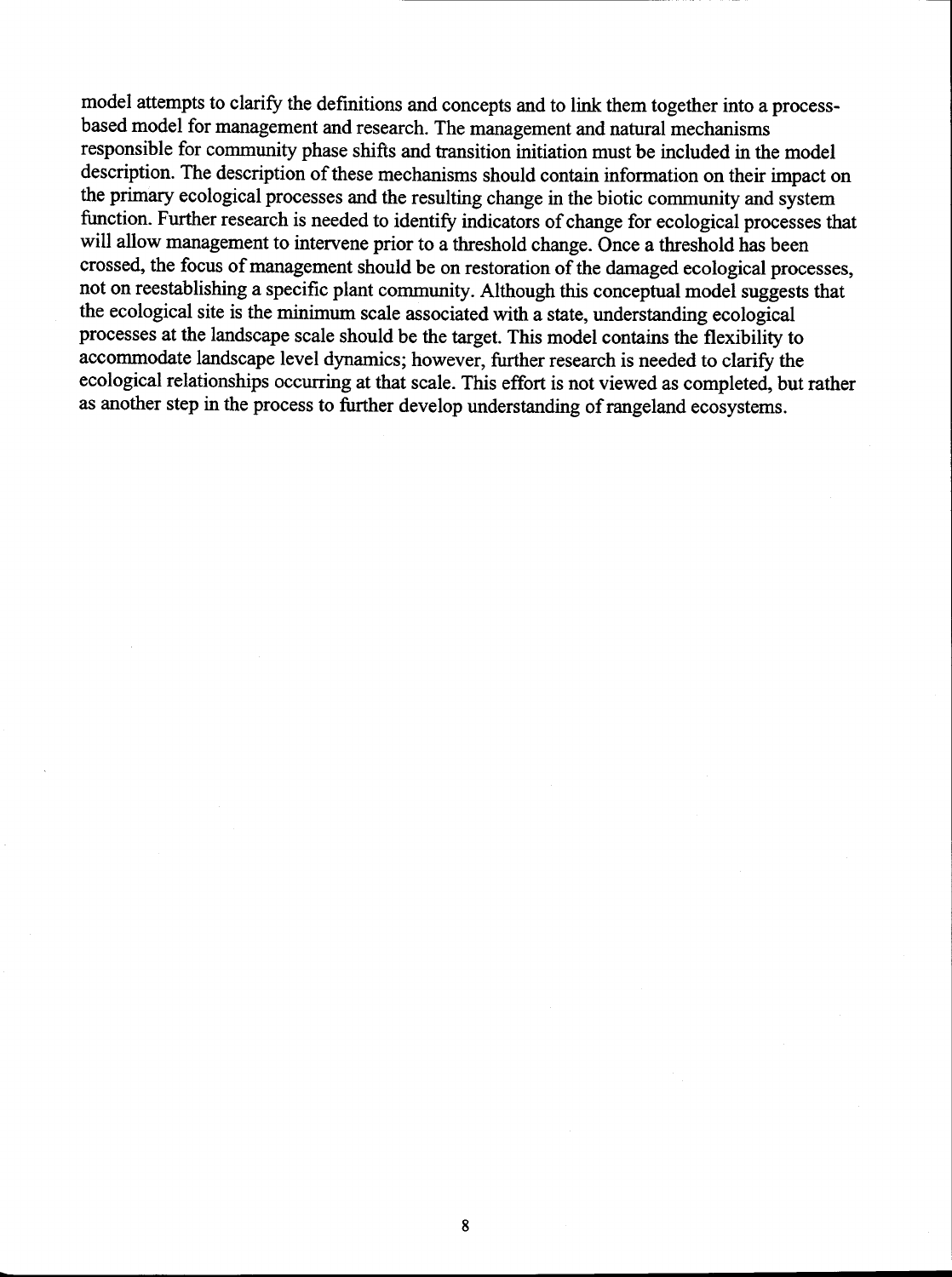Figure 1. Broad application of the state-and-transition concepts. Derived from the Society for Range Management, Task Group on Unity in Concepts and Terminology (1995). The plane labeled SCT (site conservation threshold) represents a change from one ecological site to another and may also be considered a threshold between two states. The individual boxes or ovals represent plant communities or seral stages that exist within one state.

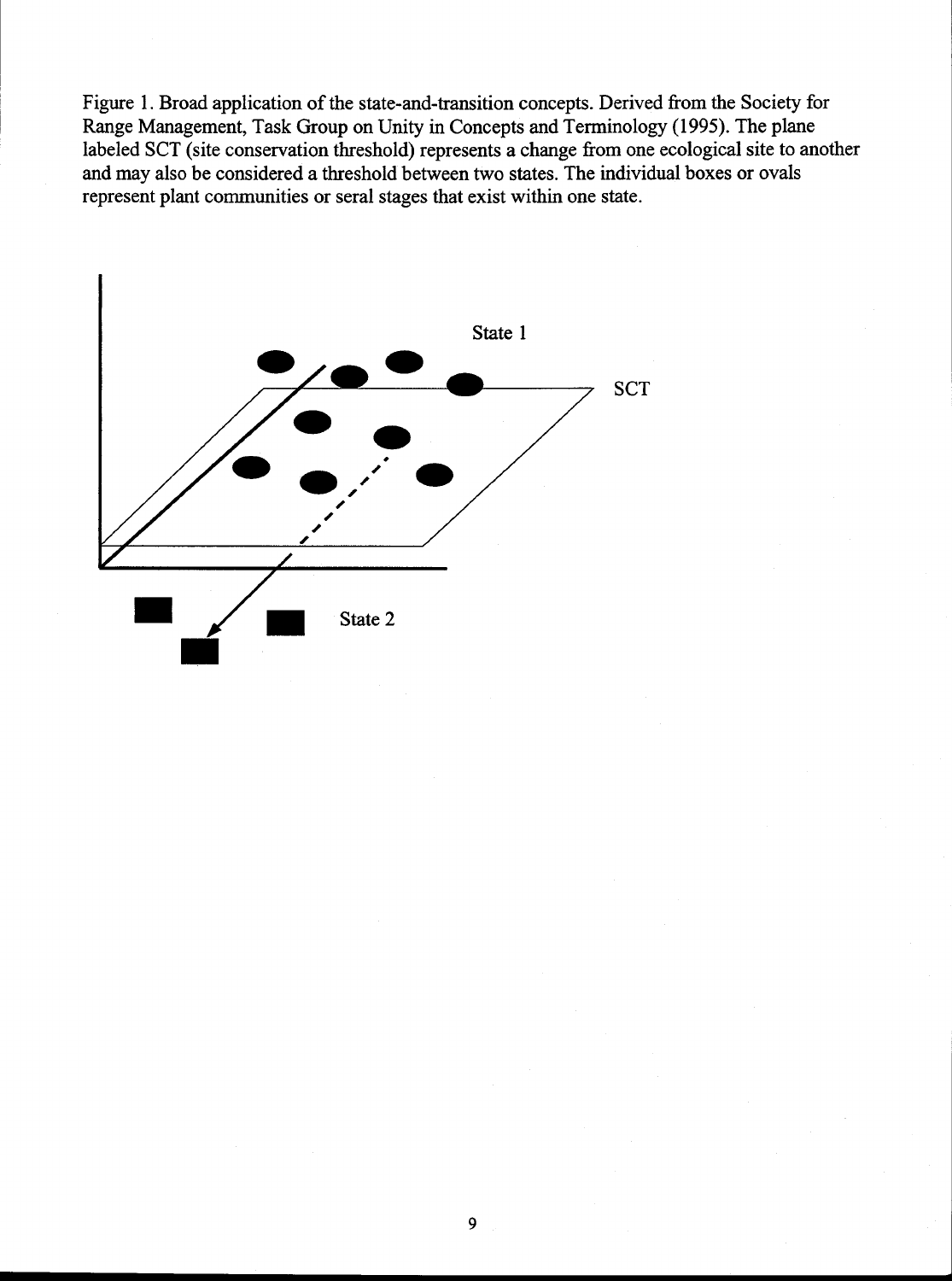Figure 2. Specific, or narrow, application of states with each state (box) representing one phase or seral stage of vegetation development. Transitions between states are indicated by arrows and the dashed line represents a threshold. The dashed transitional line signifies the requirement of substantial energy input to move the state back across the threshold. Modified from West (1999) and West and Young (2000).

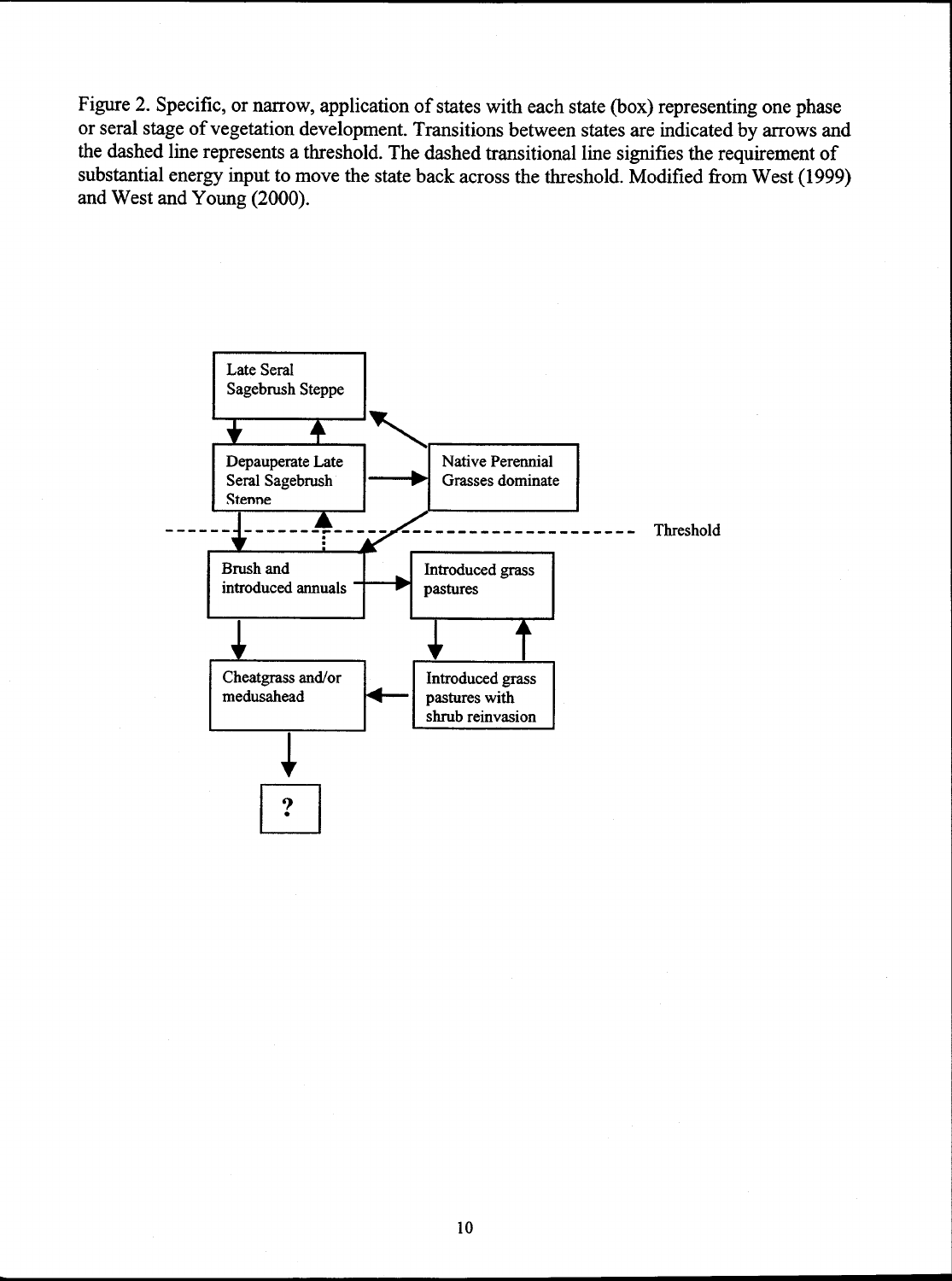Figure 3. Conceptual model depicting the objects of one state. Note the linear response, retrogression-succession model may be modeled within the state (i.e., a to b to c and vice-versa



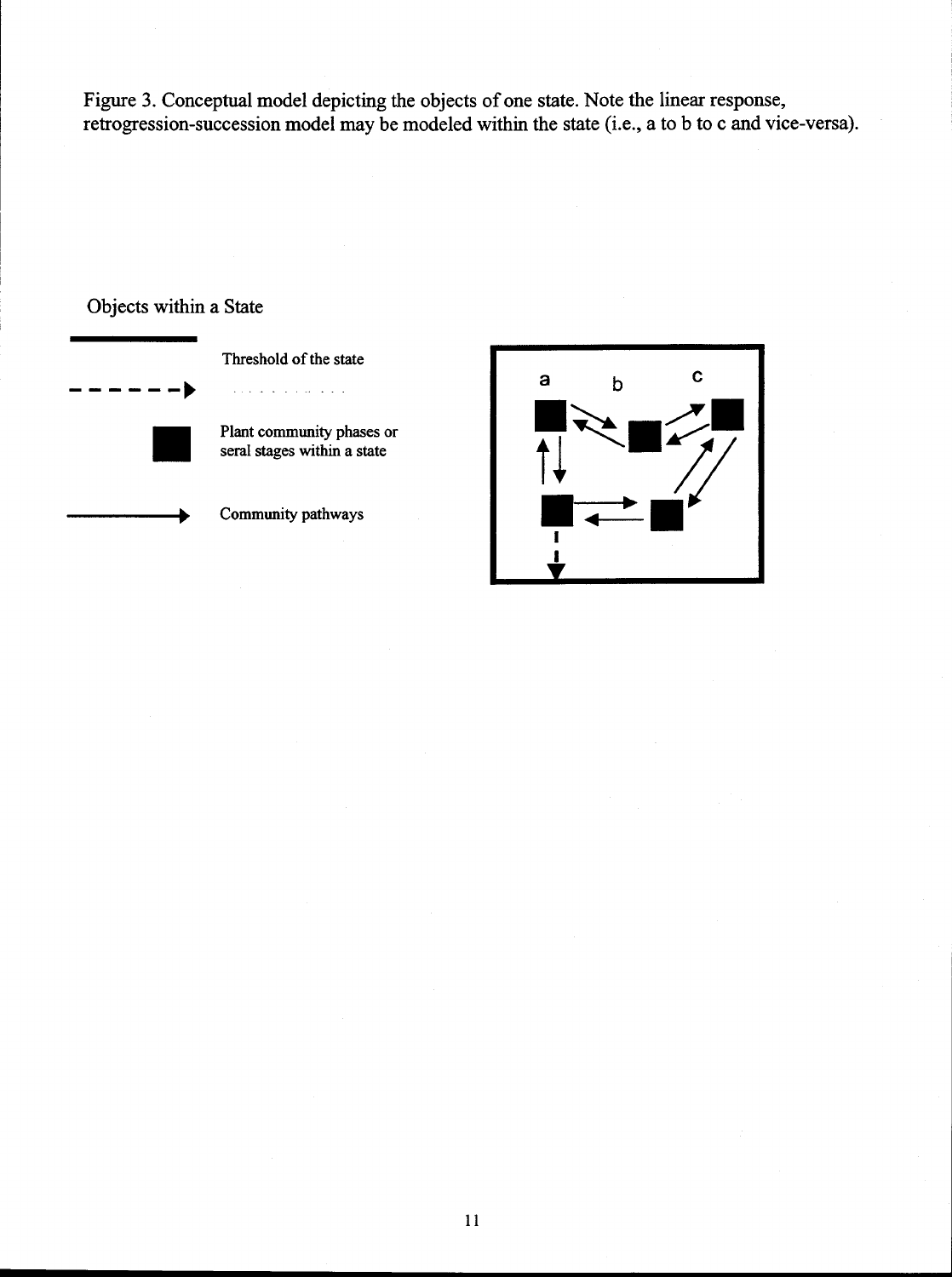Figure 4. Conceptual state-and-transition model incorporating the concepts of community pathways between plant community phases within states, reversible transitions, multiple thresholds, irreversible transitions, multiple pathways of change, and multiple steady states.

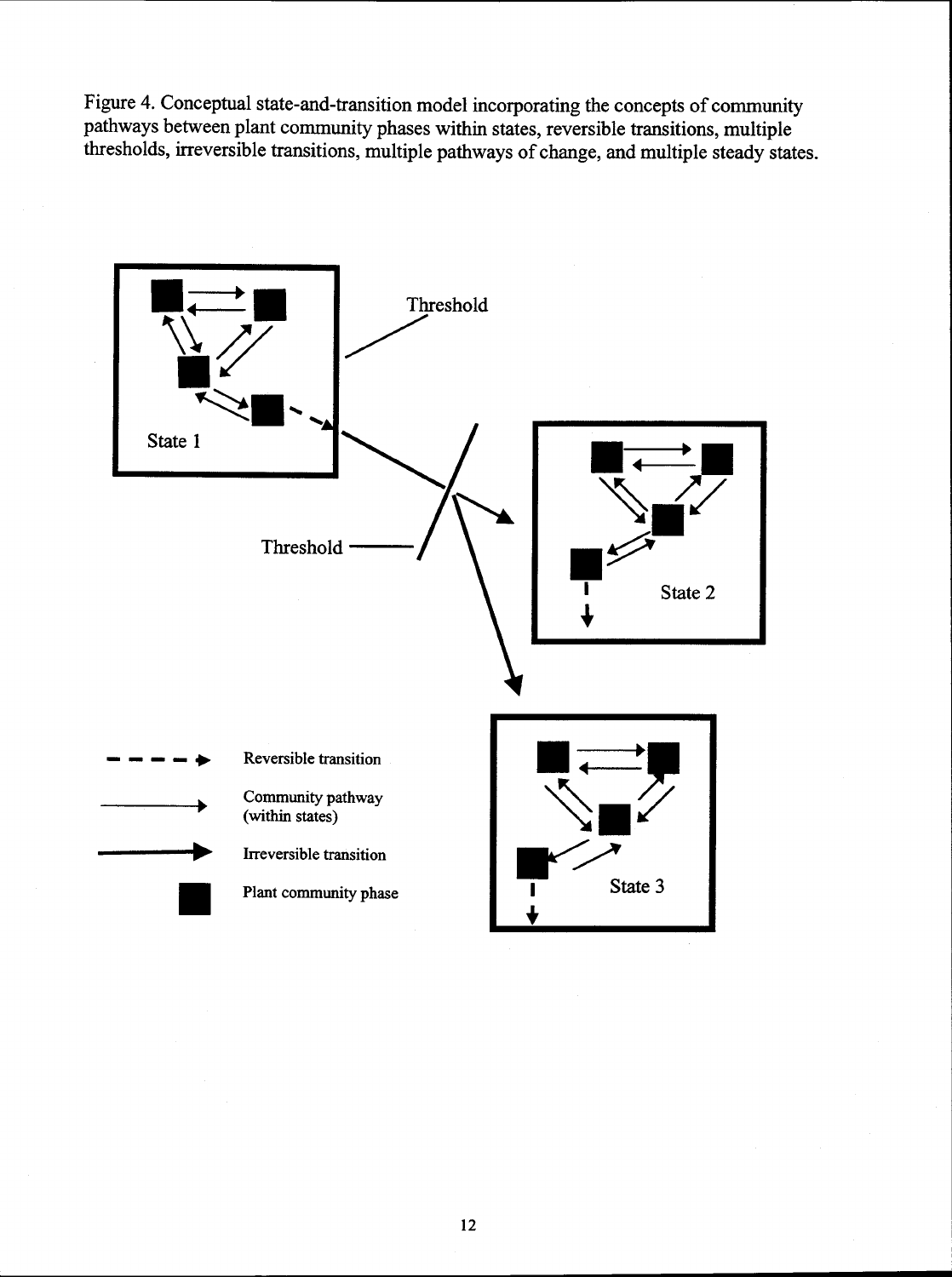Figure 5. Modification of the West (1999) and West and Young (2000) specific sagebrush steppe model (see Figure 2) to illustrate the broad concept of state with plant community phases and community pathways (i.e., P1 and P2) within states. Tla and T lb signify the reversible and irreversible properties of the transition between State 1 and State 2. For additional discussion of the mechanisms leading to community phase shifts see West (1999) and West and Young (2000).

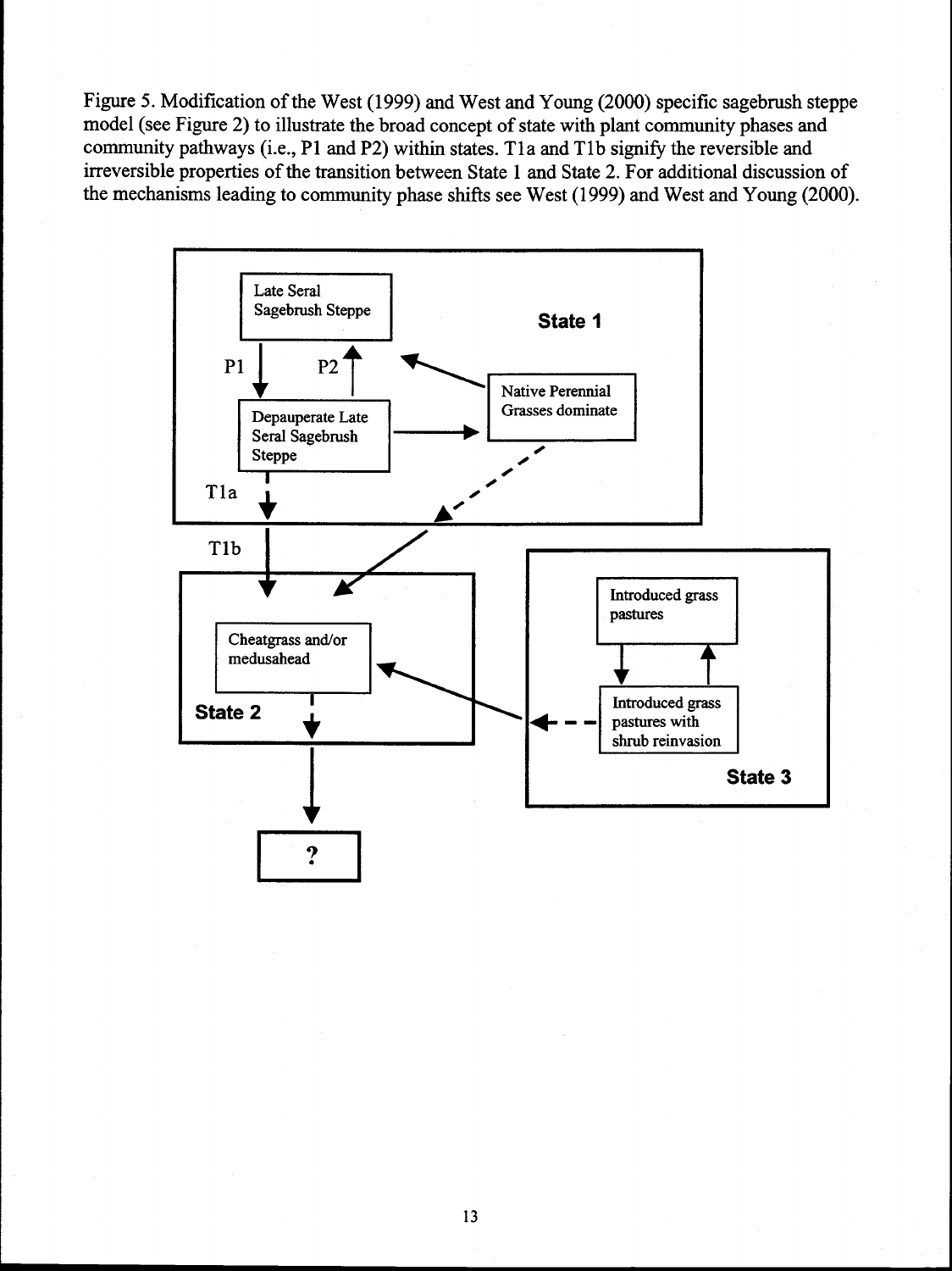#### **REFERENCES**

- Allen-Diaz B. and J.W. Bartolome. 1998. Sagebrush-grass vegetation dynamics: comparing classical and state-transition models. Ecological Applications 8(3):795-804.
- Anderson, J.E. 1986. Development and structure of sagebrush steppe plant communities. Pages 10-12. In P.J. Joss, P.W. Lynch, and O.B. Williams (editors). Rangelands: A resource under siege. Proceedings of the Second International Rangeland Congress. Australian Academy of Science, Canberra.
- Archer, S. 1989. Have southern Texas savannas been converted to woodlands in recent history? The American Naturalist 134:545-561.
- Archer, S. and F.E. Smeins. 1991. Ecosystem-level processes. Pages109-139. In K. Rodney and Jeffery W. Stuth (editors). Grazing Management: an Ecological Perspective. Timber Press, Portland Oregon.
- Davenport, D.W., D.D. Breshears, B.P. Wilcox and C.D. Allen. 1998. Viewpoint: Sustainability of pinonjuniper ecosystems - a unifying perspective of soil erosion thresholds. Journal of Range Management 51:231-240.
- Dyksterhuis, E.J. 1949. Condition and management of rangeland based on quantitative ecology. Journal of Range Management 2:104-115.
- Foran, B.D., G. Bastin, and K.A. Shaw. 1986. Range assessment and monitoring in arid lands: the use of classification and ordination in range survey. Journal of Environmental Management 22:67-84.
- Friedel, M.H. 1991. Range condition assessment and the concept of thresholds: a viewpoint. Journal of Range Management 44:422-426.
- Fuhlendorf, S.D., Smeins, F.E., and W.E. Grant. 1996. Simulation of a fire-sensitive ecological threshold: a case study of Ashe juniper on the Edwards Plateau of Texas, USA. Ecological Modelling 90:245-255.
- Holling, C.S. 1973. Resilience and stability of ecological systems. Annual Review of Ecological Systematics 4:1-23.
- Iglesias, R.M.R. and M.K. Kothmann. 1997. Structure and causes of vegetation changein state and transition model applications. Journal of Range Management 50:399-408.
- Laycock, W.A. 1991. Stable states and thresholds of range condition on North American rangelands: a viewpoint. Journal of Range Management 44:427-433.
- Margalef, R. 1969. On certain unifying principles in ecology. American Naturalist 97:357-374.
- May, R. M. 1977. Thresholds and breakpoints in ecosystems with a multiplicity of stable states. Nature 269:471-477.
- Milton, S.J., W.R. . Dean, M.A. duPlessis and W.R. Siegfried. 1994. A conceptual model of arid rangeland degradation. Bioscience 44:70-76.
- Noble, I.R. and R.O. Slatyer. 1980. The use of vital attributes to predict successional changes in plant communities subject to recurrent disturbances. Vegetatio 43:5-21.
- Noy-Meir, I. and B.H. Walker. 1986. Stability and resilience in rangelands. Pages 21-25. In P.J. Joss, P.W. Lynch, and O.B. Williams. (editors). Rangelands: a resource under Siege. Proceedings of the Second International Rangeland Congress. Australian Academy of Science. Canberra.
- Oliva, G., A. Cibils, P. Borrelli and G. Humano. 1998. Stable states in relation to grazing in Patagonia: a 10-year experimental trial. Journal of Arid Environments 40:113-131.
- Pellant, M., P.L. Shaver, D.A. Pyke, and J.E. Herrick. 2000. Interpreting indicators of rangeland health, version 3, Technical Reference 1734-6. USDI, Bureau of Land Management, National Science and Technology Center, Denver, Colorado.